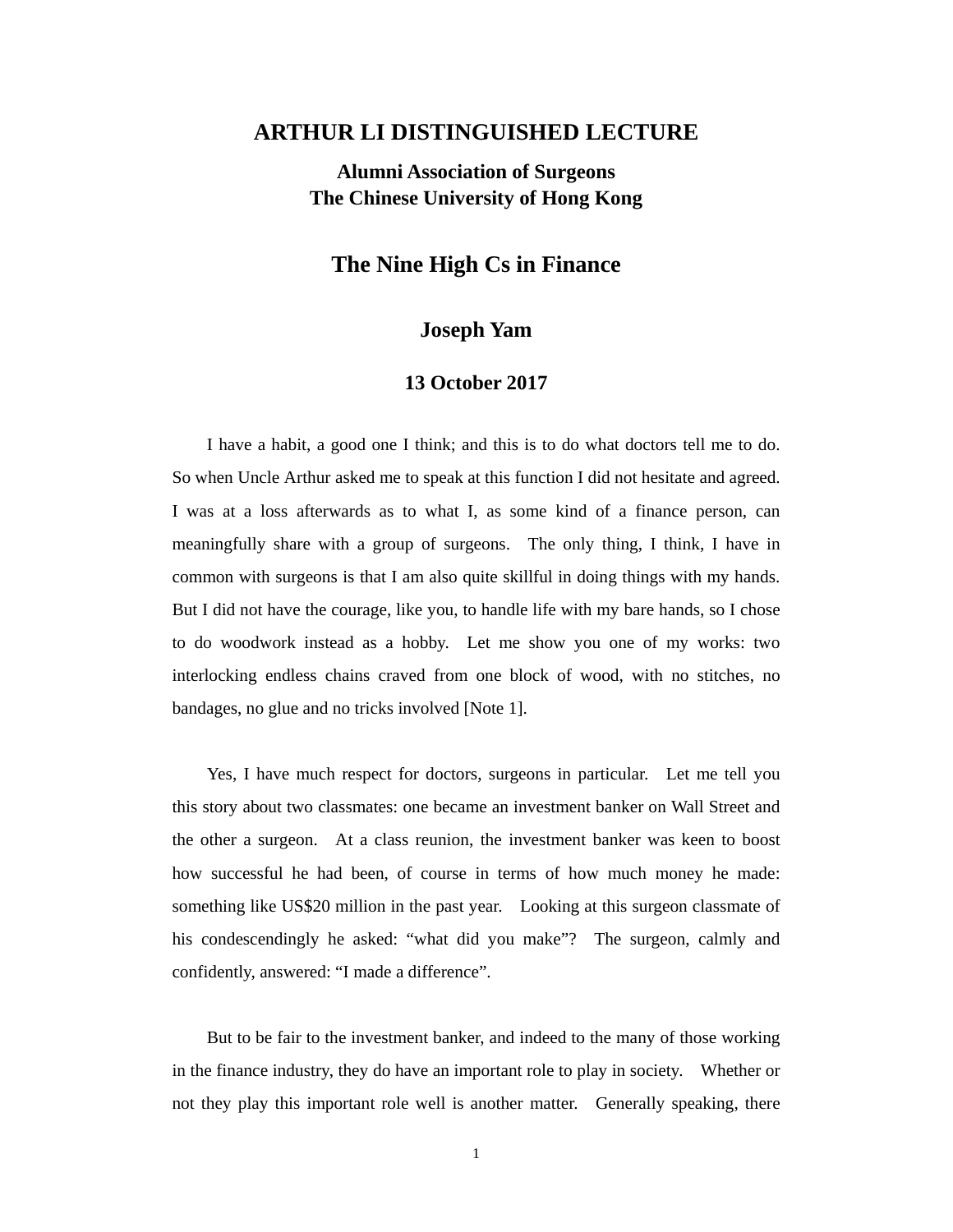are two types of people or entities in society: those with money wishing to seek a return for it and those without money wishing to raise it so that they can deploy it for whatever they want to do – to finance different types of businesses, to buy a home or a clinic, etc. Obviously, if money can be safely and efficiently mobilized from the former to the latter, rather than being kept under mattresses, the public interest will be well served, in that the economy will then prosper.

But there is understandably a mismatch between the risk appetites of those with money to invest and the risk profiles of those raising money. This principally is because of the lack of information, time and the necessary skills to identify, quantify and manage risks. For example, with so much time spent in the operating theatre, you, as an investor, would probably not be in a position objectively to assess the credit-worthiness of even a close relative who needs money to buy a home, to the extent of feeling comfortable in lending him money directly. So we need financial intermediaries of different types, collectively forming the financial system, to do the matching of risk appetites and risk profiles, and in the process to mobilize money in support of the economy. Specialized skills are required to perform this matching, which basically involves:

• The transformation of risks – as in the case of banking where the credit risks of borrowers are transformed into the credit risks of banks which, with prudential supervision by the banking regulator, depositors generally accept;

 The transfer of risks – as in the case of the securitization of mortgages (or other risk assets on the books of banks) and the distribution of these securities to investors; and

• The transaction of risks – as in the case of market-making of financial instruments to provide liquidity and reliable price discovery, so as to attract investors' interests in them.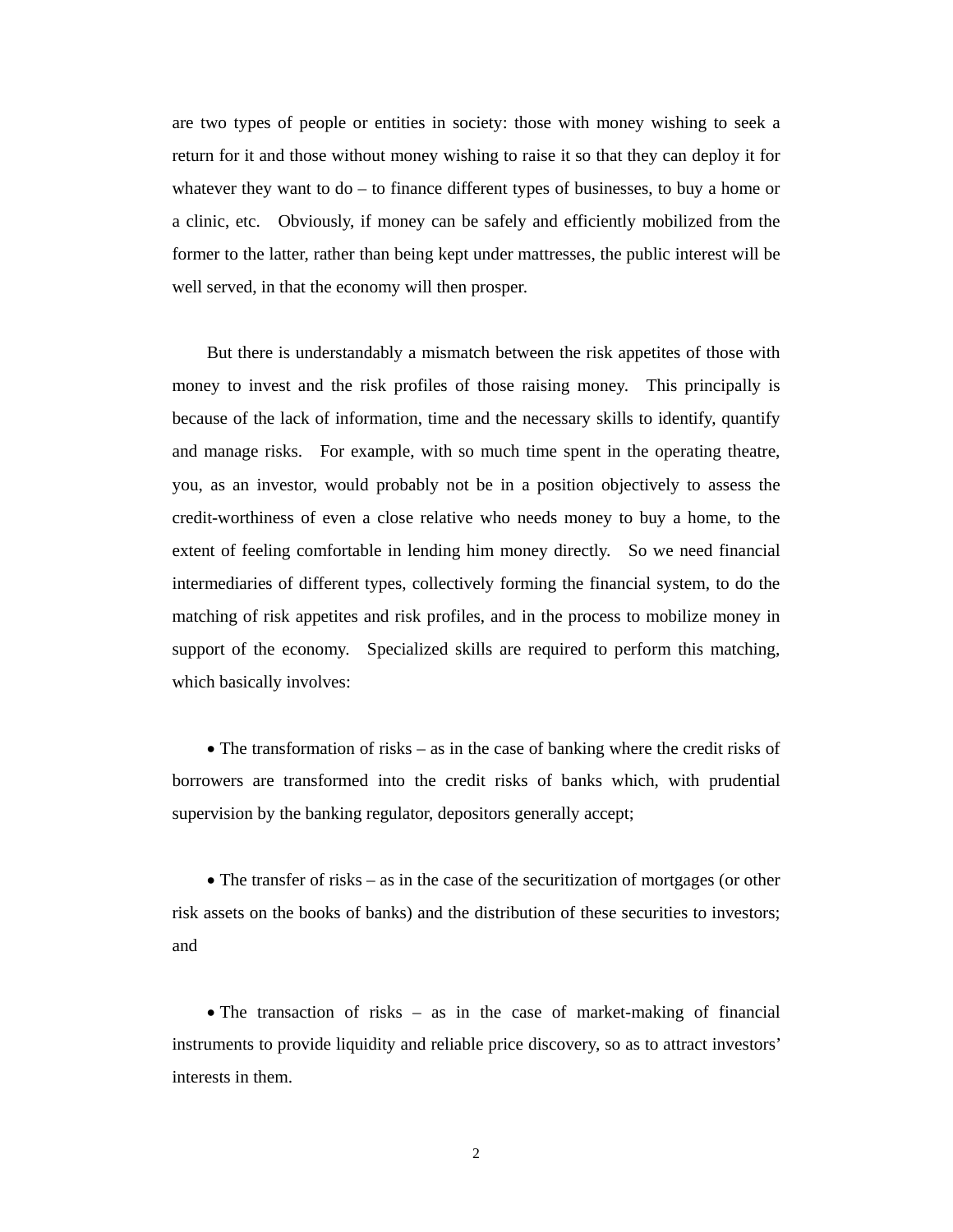Has the financial system performed this conceptually simple task in the mobilization of money well? Given the recurrence of debilitating financial crises of an international dimension, the answer, I am afraid, must be "NO". Then, the next questions on everybody's mind must be "what went wrong?" and "how do we fix it?"

Yes, I will at least try and address these complex questions tonight. But let me first share with you another hobby of mine – listening to operas, and in particular, the feature arias that define those operas for me, like "Nessun Dorma" in Puccini's "Turandot" or "Celeste Aida" in Verdi's "Aida". Opera music is essential for me when thinking through problems in finance, just like some of you listening to it at the operating table. One of my favorite arias is "Ah Mes Amis" in Donizetti's "Daughter of the Regiment", which is famous for the nine demanding high Cs for Tonio the leading tenor role. Being king of the high Cs, Pavarotti of course delivered them extremely well, notably at Covent Garden in 1967 or in the Metropolitan Opera House in 1972, when his voice was simply pure (but also a little clinical to me). I think only Juan Diego Florez matched his excellence in delivering this aria in 2007 in Vienna. Florez sang the nine high Cs with such force, control and comfort that it stopped the show for nearly ten minutes, with thundering applause from the audience [Note 2]. This was just before the global financial crisis broke, with much fire and fury, and inflicting much pain on the world economy. That aria prompted me later to identify also nine high Cs in finance that are much less pleasant – nine highly problematic Cs that I wish to share with you this evening.

The first C stands for **CONFLICT**. This conflict is a fundamental one, between the public interest in finance on the one hand and the private interest of the financial intermediaries on the other. The public interest in finance, if I may attempt to articulate it, is one of ensuring that the financial system efficiently serves the users of financial services, which then promotes the general economic wellbeing of society. The private interest of the financial intermediaries is obviously the maximization of institutional profit and individual remuneration, and providing themselves with all sorts of benefits in kind, for example, their palatial working environment, lavish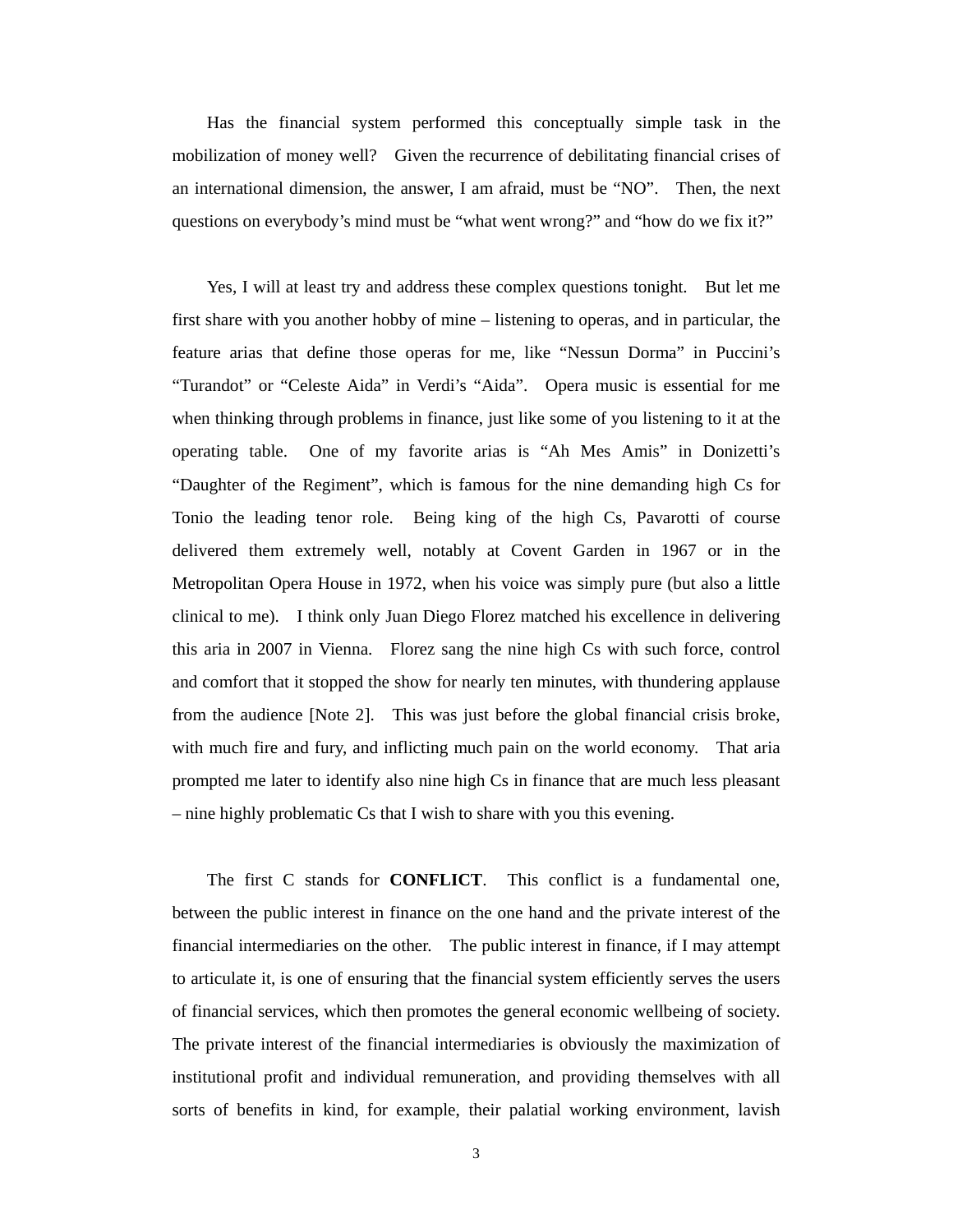entertainment and travelling in style. The conflict can be readily appreciated by considering the financial intermediaries as the middle man between investors and fund raisers, matching their risk appetites and risk profiles, as I mentioned earlier. The more successful is the middle man in extracting gain in the process, the worse deal the users of financial services get, in terms of a lower rate of return for their money and a higher cost of raising money. The users of financial services pay for the cost of financial intermediation. The higher the cost of financial intermediation, the lower is the efficiency of the financial system.

There is of course conflict almost everywhere in society. It is for the responsible authorities suitably to protect and promote the public interest, if there is identified a need to do so, and strike the right balance. This is a political process and the outcome reflects the interaction of political power between the stake holders. The users of financial services are collectively politically passive. The majority just want the loan that they badly need and the safety of their deposits. They are not in a position to bargain. By contrast, being in the position of controlling where money comes from and where it goes to in the economy, the financial intermediaries typically have much political clout. They are quite skillful in wielding those political influence to promote their interests, including keeping the regulators at bay. Look at Wall Street and its extensive presence in the White House and you can appreciate how influential they are. Consequently, the resulting balance between this fundamental conflict between the public interest of promoting financial efficiency and the private interest in the maximization of profits and remuneration by the financial intermediaries is very much tilted in favour of the latter. In my opinion, it is an unfair balance, perhaps disgustingly so.

This conveniently takes me to the second C, which stands for **COMPENSATION**. The investment banker I mentioned earlier, who made US\$20 million in a year, happens to be just a trader. He has probably been successful in generating substantial revenue for his investment bank and was given a sizable bonus. In his mandate as a trader, there is much emphasis on revenue generation and he is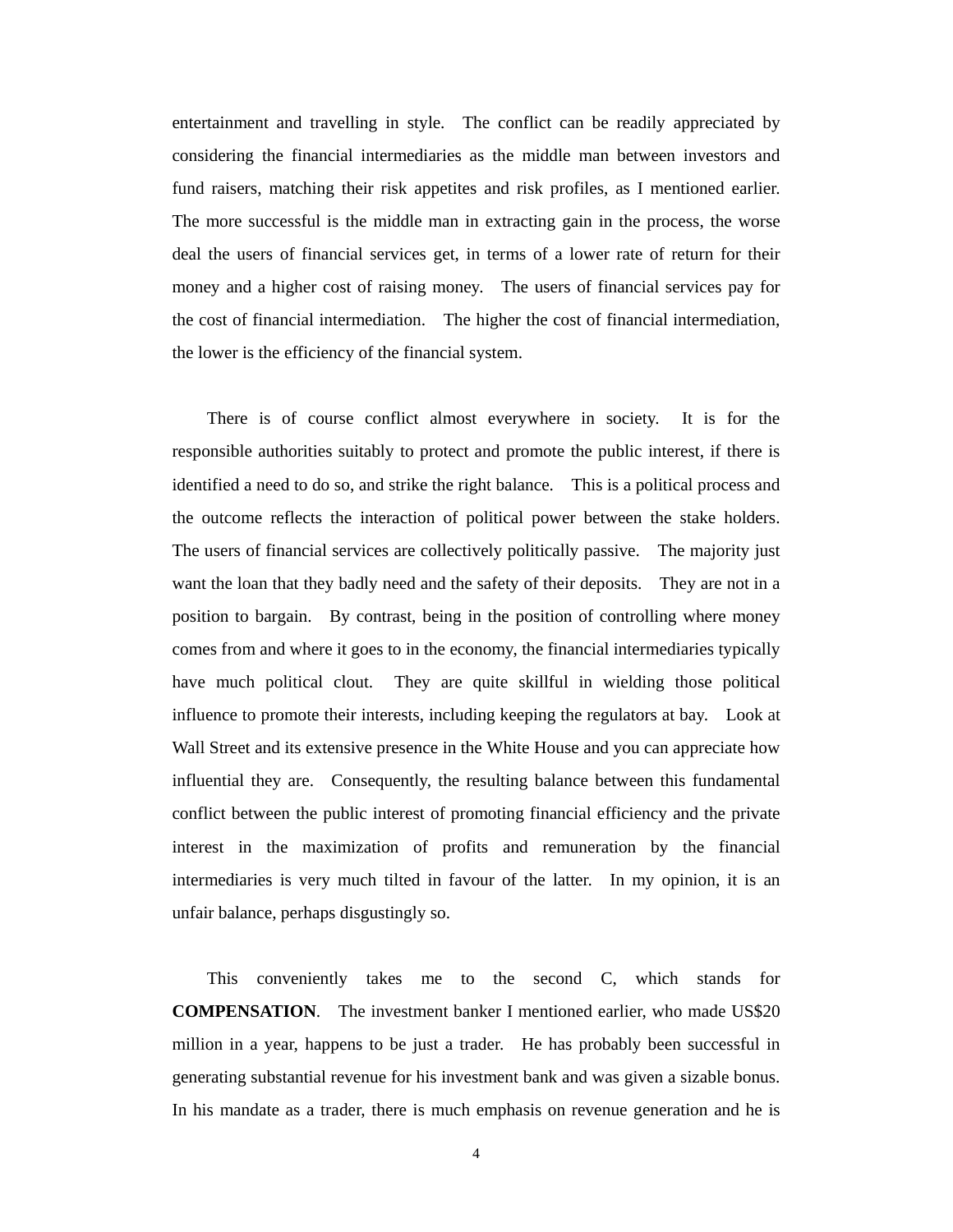remunerated principally on this quantitative performance measure, although there are other measures relating to the quality of risk management, compliance and conduct. Higher up through to the top management of an investment bank, compensation also has a clear and prominent linkage to different measures of revenue or profitability. A common practice is for there to be a bonus pool into which a substantial proportion of revenue is routinely transferred during the year. And when the investment bank scores a big deal, there would be a special transfer. All this typically meant that variable compensation in an investment bank amounts to about half of profits before tax.

You probably know how much a CEO of an investment bank on Wall Street make. I don't even want to mention it. But I am not jealous of it. I just wonder sometimes what exactly are the professional skills and personal qualities that put someone in such an "enviable" position. I can understand why, in the medical profession in Hong Kong, there is an abundance of what is now called "man from the planets" (星球人) or "man from the moon" (月球人), and I am happy for them because most of them don't sleep saving lives and taking care of our health. But taking advantage of being in a privileged position, protected by licences, to determine where money comes and goes in the economy to extract astronomical compensation is another matter altogether. And to realize that this is at the expense of the users of financial services makes it worse. Thankfully, the use of huge amounts of public money to bail out banks which were regarded as too big to fail in the developed markets in the 2008 crisis has drawn attention of the financial authorities to the possible need to regulate compensation practices, if not compensation levels, and there are regulatory initiatives on the table. Whether this effort can be sustained or is effective in curbing compensation, thus leaving more with the users of financial services, is still to be seen. My view is that there is a need for a more fundamental change in approach, which is for compensation to be determined by how well the users of financial services are being served.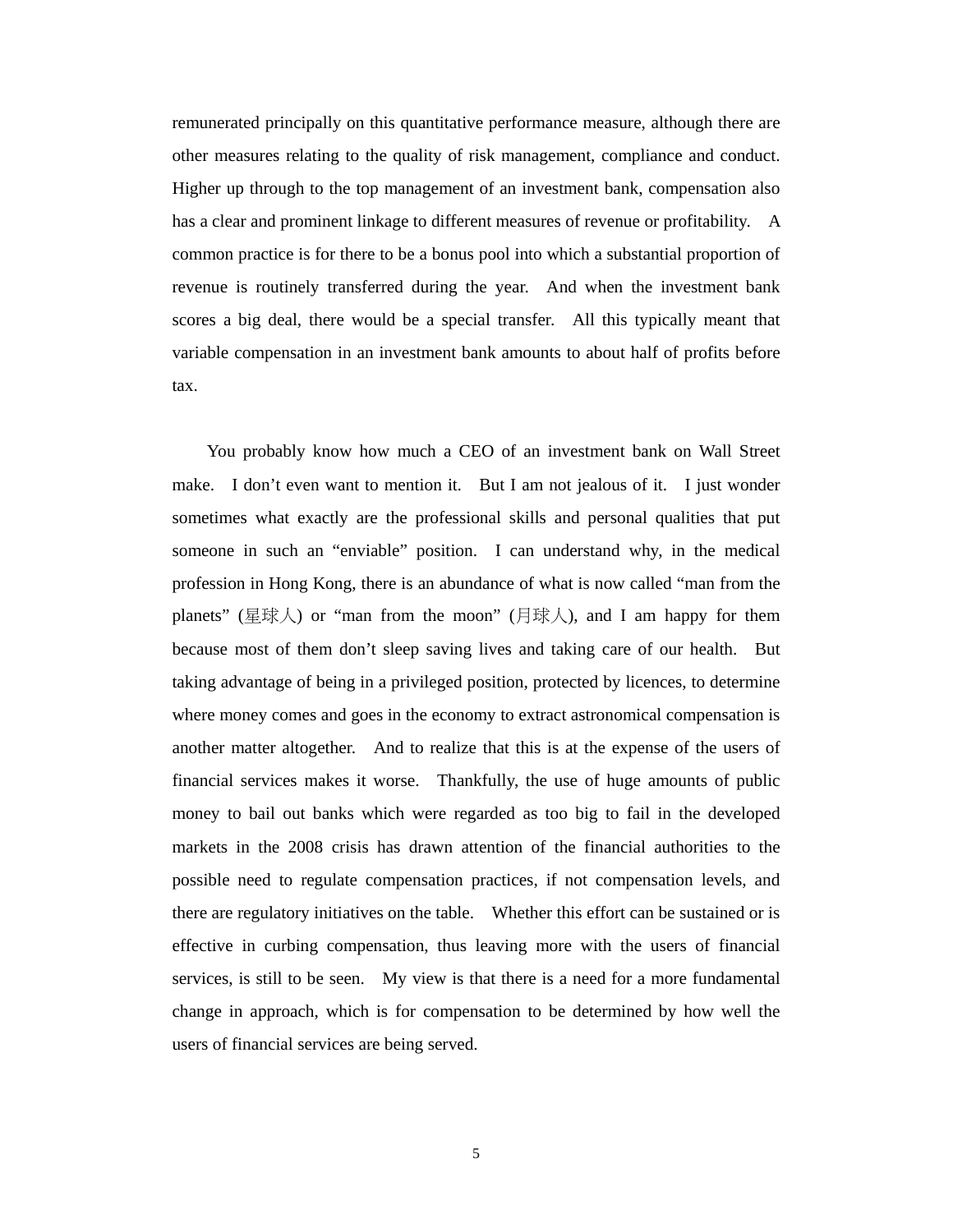Let me move on to the third C, which stands for **COMPETITION**. Finance is a captive industry in which financial intermediaries have to be licensed or registered by the financial authorities, and subject to prudential supervision and conduct regulation, for the good reason, among other things, that the users of financial services, especially the small investors and depositors, need suitable protection. There are, for banks, the usual capital adequacy requirements, liquidity requirements and leverage restrictions to limit risk-taking. Apart from these, most financial authorities adopt a market-based approach to finance, allowing the financial intermediaries to identify, take, price and manage risks associated with their businesses. Against this background, the licensed financial intermediaries compete freely for business.

This is fine, at least for the bread and butter type of banking business of taking deposits and extending loans. Competition largely takes the form of price competition, resulting in higher deposit rates for depositors and lower borrowing rates for borrowers, compared with the case when an interest rate cartel was still considered necessary to prevent cut throat competition. I am glad that I managed to get rid of the Interest Rate Rules of the Hong Kong Association of Banks back in the nineties. We now have a net interest margin (NIM) in Hong Kong that is significantly lower than in other jurisdictions – a measure of financial efficiency that we can justifiably be proud of [Note 3]. This is absolutely in the public interest, although not in the private interest of the banks.

However, in other areas of this money business where there is less uniformity in the delivery of service, competition also takes other different forms of a non-price nature. The majority of users of financial services are not in a position to make meaningful comparisons before they make a choice. Sometimes there simply is not enough information disclosed to make a rational decision on the services and financial products offered to investors. As a result, the balance of interests shifts in favour of the financial intermediaries against the users of financial services. Indeed, different business models are designed for the principal purpose of bringing in more revenue and therefore enriching the bonus pool rather than better serving customers. This is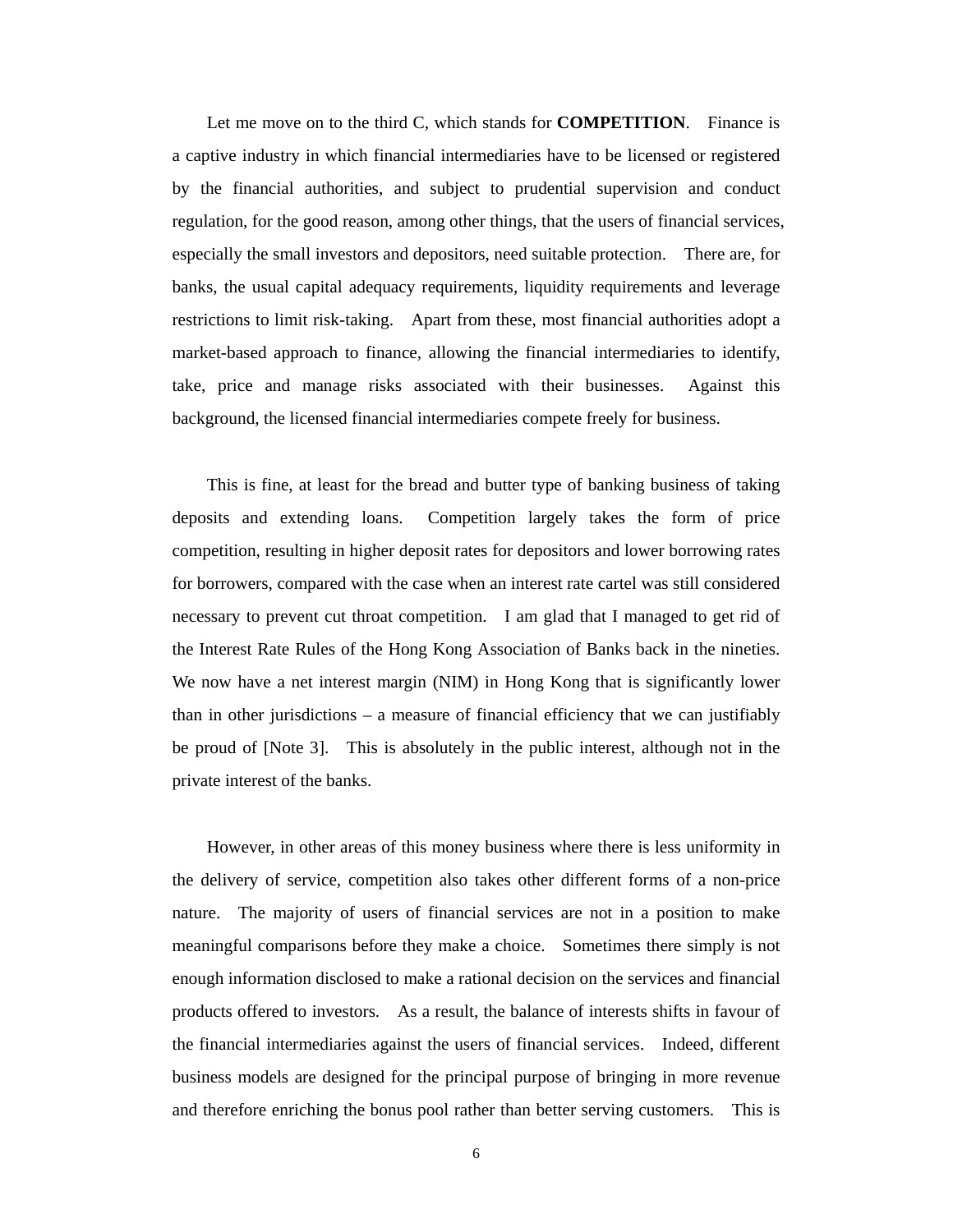notwithstanding the regulatory requirements on capital, liquidity and leverage, which somehow the financial intermediaries cleverly manage to get around or to minimize their restrictive impact.

One manifestation of this type of non-price competition is the move towards **COMPLEXITY**, and this is my fourth highly problematic C in finance. There are probably now more people trained as rocket scientists employed in the finance industry than in building rockets! They are engaged to design complex business models, making use of advanced information technology, to beat their competitors and other players in the typical zero-sum games of trading in financial markets [Note 4]. My view is that to win a zero-sum game, you need to possess at least one of three attributes: luck, skill and inside information. Luck is something that you cannot count on forever; skills can be replicated quickly as there are more than one rocket scientists and even the best ones have a price; and the use of inside information is cheating, unethical and possibly illegal. You simply cannot play a zero-sum game and expect to win on a sustainable basis. The use of inside information is however a grey area in terms of defining insider trading, outlawing, effectively policing and proving it [Note 5]. This regrettably puts those with privileged access to such "professional" financial markets as the foreign exchange market and most over-the-counter markets for financial derivatives at a distinct advantage. They know the collective desire of the customers they are supposed to serve. They would go as far as to engage in front-running, arguing that they are merely "pre-positioning" themselves so as to serve better their customers. In practice, this becomes the source of billions and billions of trading profits of the investment banks that you hear reported regularly. Perhaps you will be happy if you are a shareholder of those investment banks, but who then are the losers of this zero-sum game? They are the poor users of financial services!

Complexity extends from business models to financial products offered to investors. The aim, it is claimed, is to maximize return for their customers, making available to them a significantly higher yield for their money than those that can be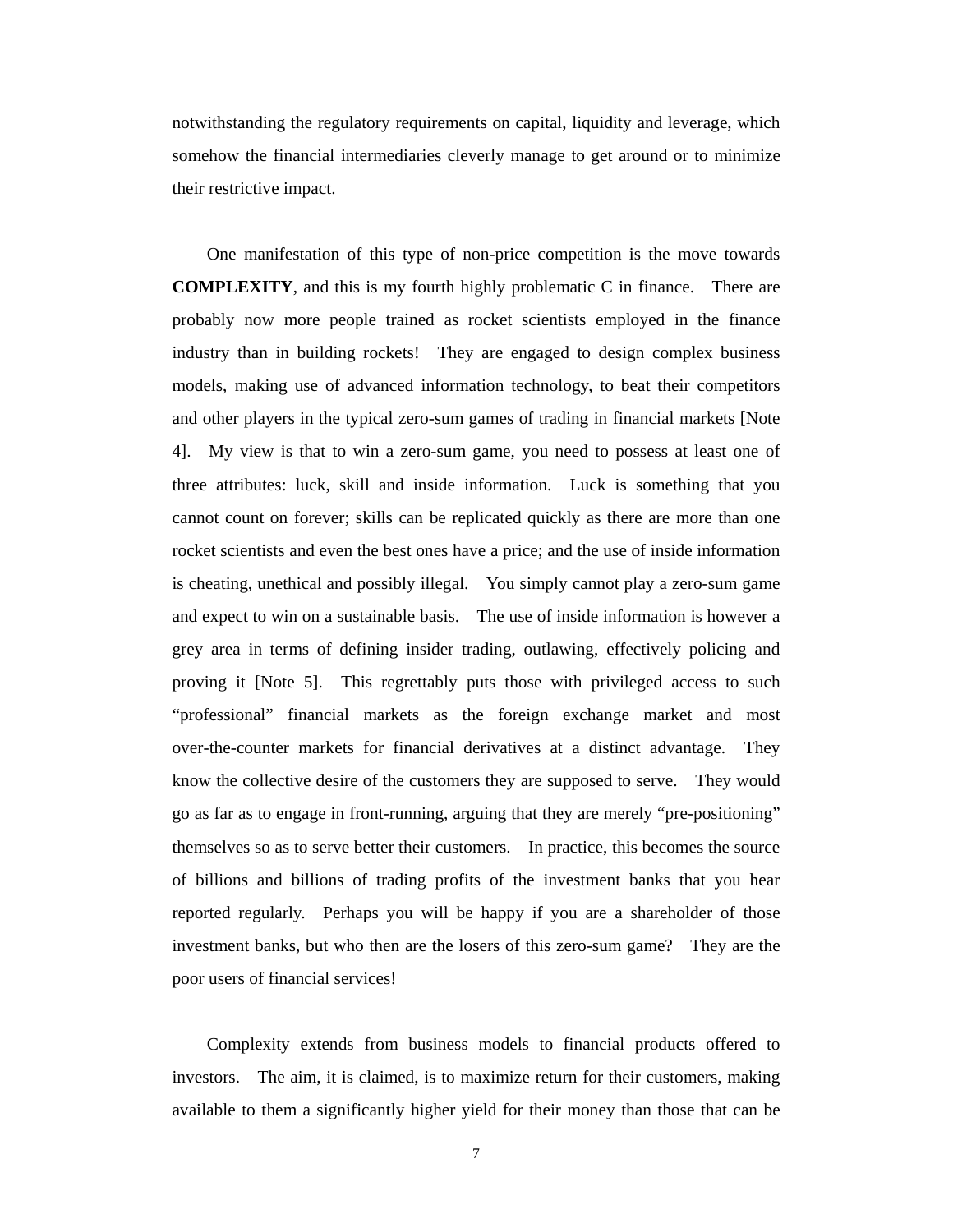derived from the traditional financial products like deposits, bonds and equities, for example, the triple-A rated minibonds issued by Lehman Brothers yielding 6%, compared with less than 1% for bank deposits. First order derivative products with a high degree of leverage betting on the changes in the prices of certain financial products, stock index futures and warrants for example, have become quite common. Then there are the more exotic structured products that involve pooling different types of financial instruments, including derivatives, and slicing them into different tranches of varying risk ratings assigned by rating agencies to enhance their attractiveness. In a low interest rate environment with investors keen to search for yield, these complex financial products proliferated and are given simple acronyms that give them misleading legitimacy: ABS, BBC, SIF, MBS, ABCP, CDS, CDO, CLO, etc., etc. They are like a big bowl of thick alphabet soup. You can't possibly see the bottom of it, in other words, you can't see clearly the risks involved. Because you are hungry, you take it anyway, urged on by the experts wanting your business; and by the time you see the bottom of the bowl, you probably have had too much of it already. And the consequence is not just indigestion. Some of the combination of alphabets may have become toxic.

In some investment banks, the business to "originate and distribute" complex financial products is like running a production line in a factory. Origination involves the process of acquiring different financial assets, mixing, slicing and packaging them into deceptively simple structured products. Distribution involves either marketing them directly at retail outlets or pushing them to investors through private banking and wealth management operations. Because the demand is there, this business is highly profitable, in terms of fees for running the production line and trading profits from market-making and position-taking. There is therefore management pressure for the production line to be run at a high speed. As a result, the quality of the input and the safety of the production line are compromised, and the output becomes potentially toxic, making it highly vulnerable to significant falls in the price of the input. This is exactly what happened in the US to the so called Collateralized Debt Obligations (CDOs) using residential mortgages as the principal input. Pressure to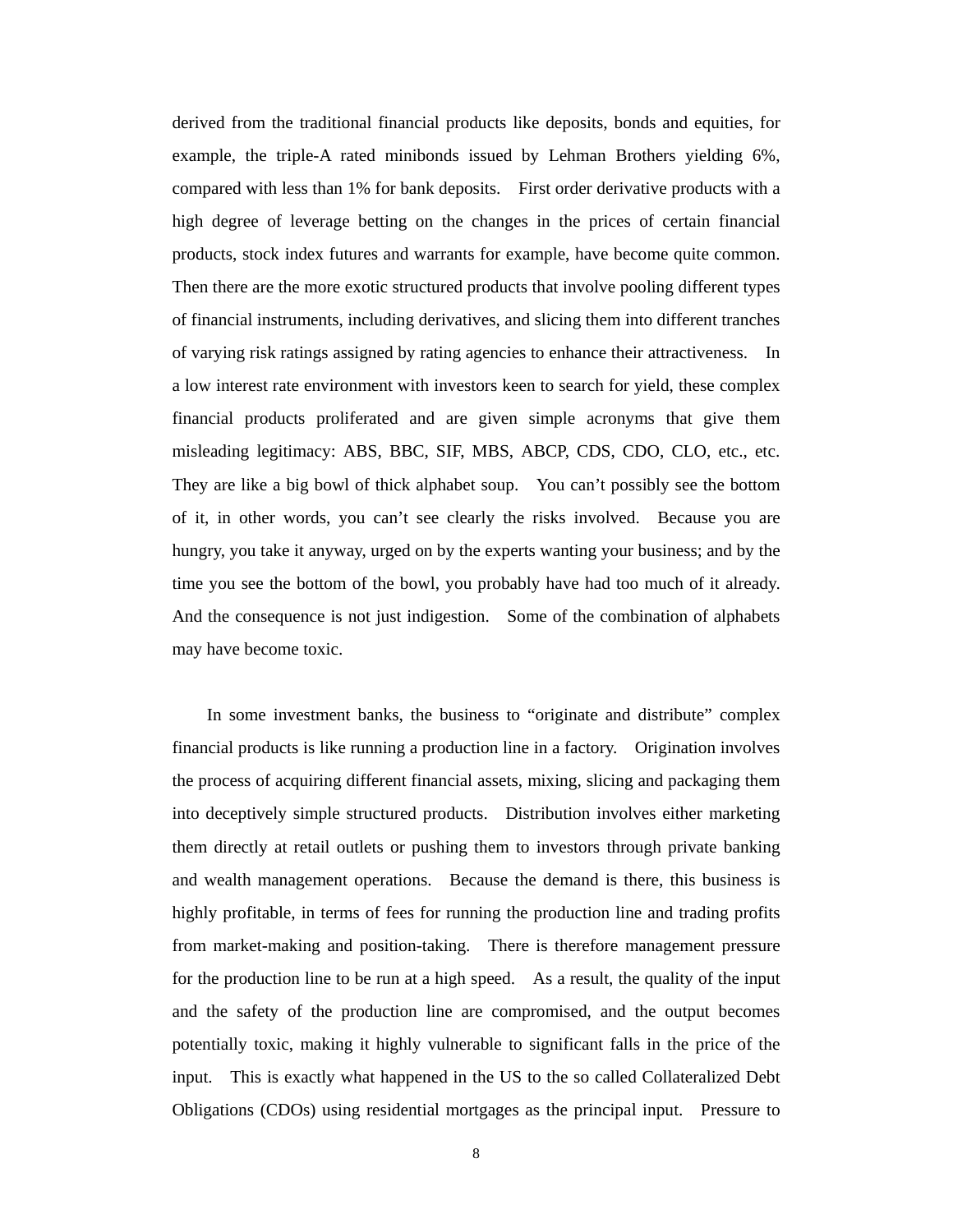keep the production line running at high speed led to the use of sub-prime mortgages of typically 100% loan-to-value ratios and the use of counterparties in the production process who are unable to deliver when under stress. You know what happened when the residential property market bubble in the US burst in 2008.

Let me move on to the fifth  $C - \text{CONDUCT}$ . This is again a highly problematic one. Incentive shapes conduct. Along with questionable business models at the institutional level is questionable conduct at the level of individuals. It is not difficult to appreciate the mentality of a trader in his late twenties or early thirties arriving at his trading desk. He is given a mandate that has much emphasis on revenue generation. He is remunerated largely, or in some cases solely, on how well he does in revenue generation in the form of variable pay, the amount of which pales his pitiful little amount of fixed pay in comparison. His next vacation, sports car, mortgage payment for his decent home and many other luxuries he craves depend on his performance at the desk. Yes, he is also given position limits to observe and under close surveillance. But the pressure is there; so is the temptation to walk over the line.

Problematic conduct takes different forms. Unauthorized trading is one; perhaps hoping that making big money for the firm while breaching limits or hiding the breaching of limits would be tolerated. Manipulating the fixing of benchmark prices, such as those for interbank money market rates and exchange rates, is another; perhaps hoping that such manipulation would help to show greater profits attributable to him or his team and choosing to ignore that the fundamental role of benchmarking is to facilitate accurate price discovery. Cheating customers on what the prevailing price is in markets to which the firm has privileged access is yet another; perhaps hoping to profit the additional few "pips" when the unknowing customers deal with the firm at marked-up prices, away from market prices that are considered to be fair even after including a reasonable "spread" to pay for the service. Let me quote what a trader said when testifying in court recently in a financial market manipulation case to underline the seriousness of misconduct in finance. He said: "I wanted every bit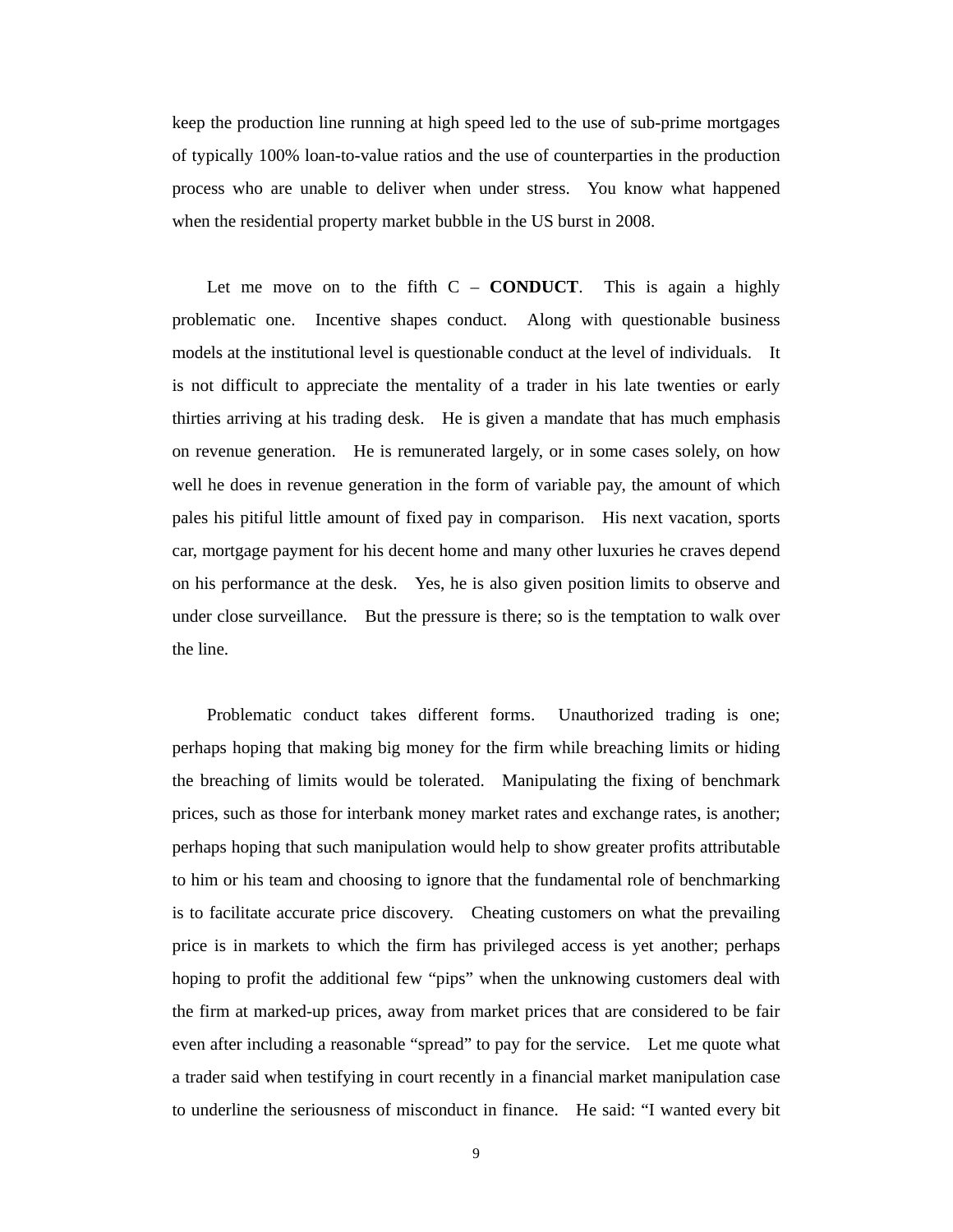of money I could get because that's your performance metric, that's how you're judged". In another court case concerning manipulation in the foreign exchange market, tapes on conversations in the dealing room revealed an interesting statement by another star trader. He said: "if you are not cheating, then you are not trying hard enough."

Let me move on to the sixth  $C - COMPLIANCE$ . This is something that bankers moan and groan about very much nowadays. I don't blame them, particularly for those who are running the bread and butter businesses of taking deposits and extending loans, which is a rather basic mechanism in the mobilization of money in support of the economy. They are not the complex, cutting edge financial businesses typical of Wall Street. So when the problems originating in Wall Street led to regulators imposing intrusive requirements – very much shutting the stable door after the horse has bolted – and these requirements are implemented globally given the globalization of finance markets, there is every reason for the conservative and well-disciplined banks to feel unhappy. Indeed, regulatory compliance has become a heavy burden to the industry [Note 6]. In the dealing rooms of banks, no matter what you are doing, whether it is proprietary trading, asset management, serving clients in wealth management or private banking, all oral conversations are now taped. There are also elaborate computer systems and a large number of supervisory staff to monitor behavior, including analyzing the use of words in the millions of on-line conversations. There are posters to remind employees the need to behave. These remind me of the novel 1984 by George Orwell and the famous slogan therein that "Big Brother is Watching You"!

And Big Brother is getting bigger all the time. With information technology revolutionalizing the delivery of financial services, adding complexity and risks that have to be managed and monitored, the role of Big Brother has been expanding and becoming more sophisticated. Big Brother is also very expensive, adding much to the overall **COST** of doing business in finance, and this is the seventh C. Apart from the astronomical staff costs and compliance costs, there are the huge overheads.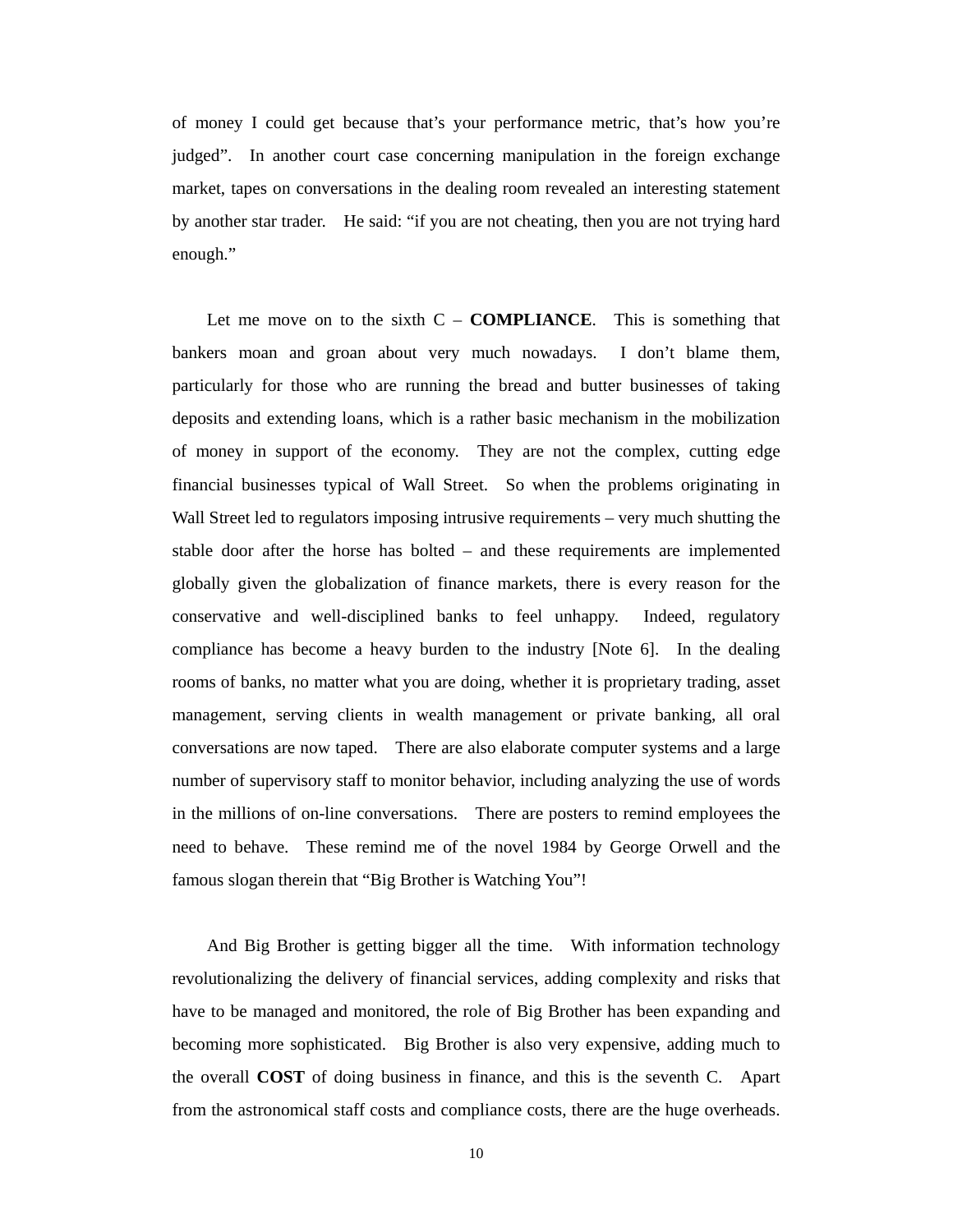And there are the hefty fines that regulators and law enforcement agencies impose on banks as punishment against institutional misconduct and failure to prevent employee misconduct [Note 7]. The total cost of running the financial system is the cost of financial intermediation or the cost in the mobilization of money from those who have it to those in need. It is obviously paid for by the users of financial services, in the form of the difference between the rate of return for the money of those who have it and the cost of money for those raising it; in other words, the intermediation spread. In the simple case of traditional banking, the intermediation spread is the net interest margin (NIM) between the deposit and lending interest rates, from which the costs (including the profits) of running the bank are paid for.

The intermediation spread, as measured by the cost of running the financial system, should be identical to the intermediation spread, as measured by the difference between the rate of return for investors and the cost of raising money by borrowers. However, we often observe the anomalous phenomenon when, on the one hand, investors enjoy a high rate of return for their money and fund raisers can borrow cheap money, in other words, a low intermediation spread from the point of view of the users of financial services; while, on the other hand, financial intermediaries concurrently run large overheads, make much profit and pay huge bonuses to their staff, suggesting a high intermediation spread from the point of view of the service providers. To explain this anomaly demands an academic thesis. But let me offer a simple explanation. This lies in the time dimension, which provides much room for manoeuvre by the financial intermediaries in running this lucrative money business. The mathematical identity between the intermediation spread from the users' side and the intermediation spread from the service providers' side holds true not every day, every month or every year, but over a period of time. The anomaly I described earlier involves a shift of the intermediation spread paid for by users of financial services from the future to the present into the pockets of the service providers! I call this an inter-temporal shift of the intermediation spread or, to use a convenient acronym, ISIS!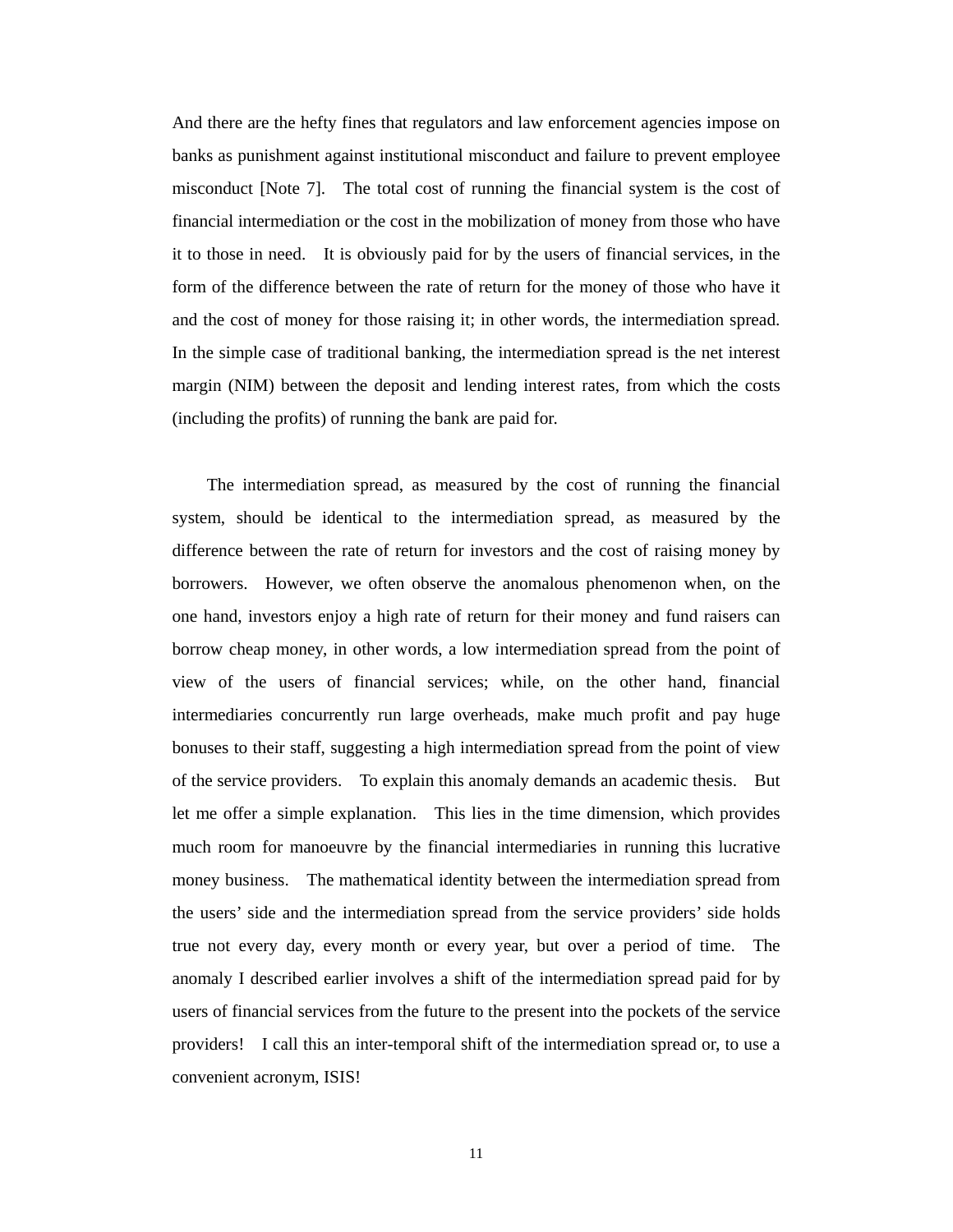I have, in fact, moved onto the eighth C; and this C stands for **CRISIS**. To enrich compensation in a competitive environment, the financial intermediaries engage in questionable business models, go for complexity and their employees drift into misconduct in the delivery of services. In the process, unknown risks that are systemic in nature are created. Yes, for a while, all were happy: the investors, the fund raisers and, of course, the financial intermediaries themselves. But when the unknown systemic risks materialize, involving a collapse in the prices of financial assets and insolvency of financial institutions, in the form of a financial crisis, payback time comes. Investors suffer large losses, borrowers have to pay very high costs for raising money, if money is available at all. In other words, the intermediation spread paid by users of financial services widens sharply, wiping out the benefits of high investment gains and low cost of funds enjoyed in the past. A financial crisis is, in effect, a brutal and sudden manifestation of the inter-temporal shift of the intermediation spread that had occurred. ISIS has struck [Note 8]! This is perhaps why CRISIS is spelt with ISIS behind it. As to the financial intermediaries, losses are incurred, some to the extent of requiring bailouts by the authorities, using taxpayers' money. At the management level of these financial intermediaries, however, the musical chair starts. The majority of them, having already pocketed fat bonuses in the "good" times, will still land fat jobs elsewhere. Thus I have developed this simple theory of mine for consideration by those with responsibility over the financial system: whenever you notice an anomaly between the two measurements of the intermediation spread, from the users' side and the service providers' side, an inter-temporal shift of the intermediation spread may be occurring, implying the possibility of a financial crisis looming.

The time dimension urges me now to move on quickly to the last of the nine highly problematic Cs in finance, some kind of a crescendo to sum it all. This C stands for **CULTURE**. Put simply, finance is a service industry that has sadly become self-serving. The industry abuses its privileged position protected by licences to determine where money comes from and where it goes to in the economy for its own benefit. It has enormous political clout in ensuring that the rules of the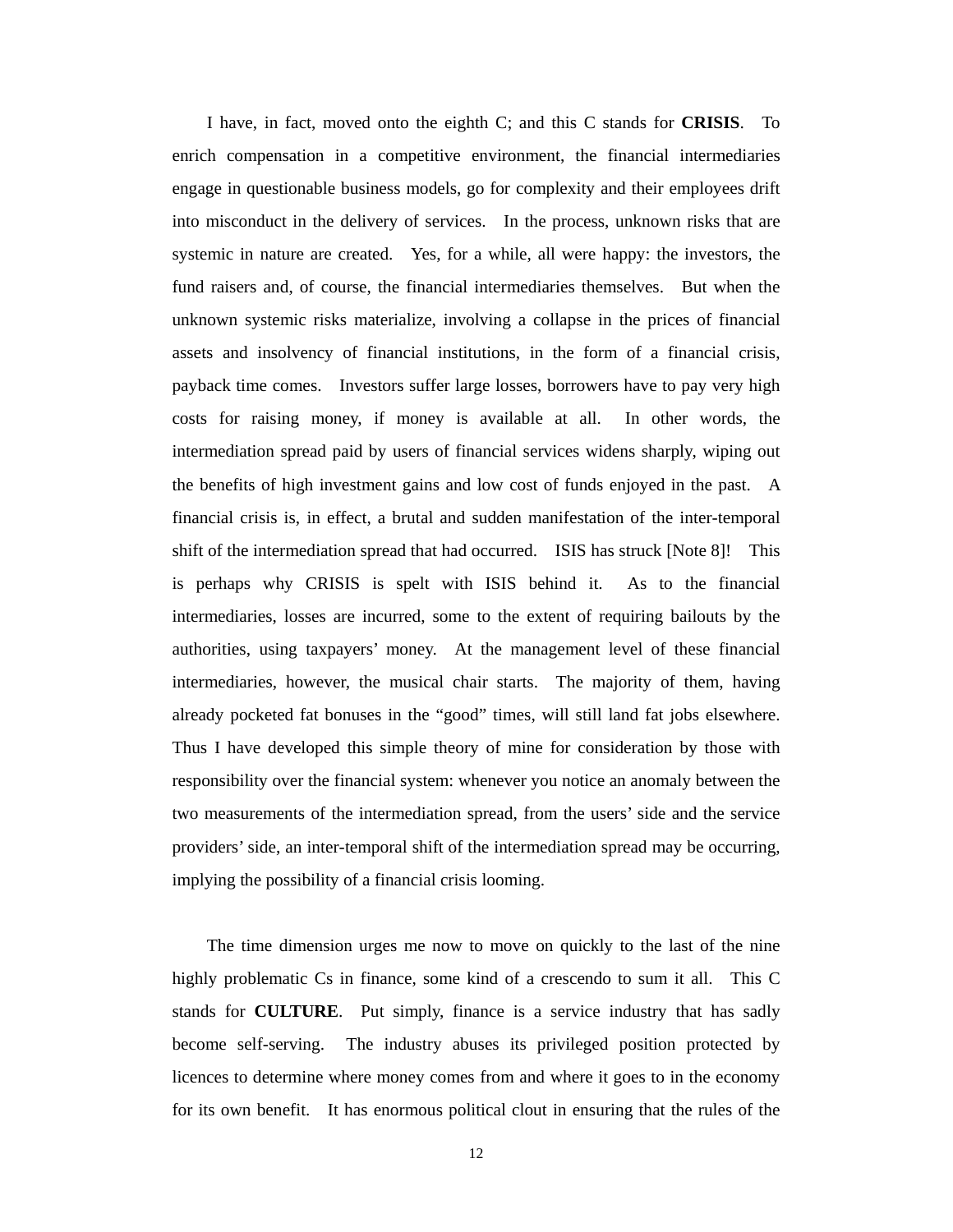game in finance work in its favour. It energetically waves the attractive banner of the free market, seize the moral high ground and condemn intervention by the authorities. It puts the private interest of profit and bonus maximization over the public interest of ensuring financial integrity and efficiency. It goes for complexity and adopts business models that erode standards and create systemic risks. It is run on an incentive system that condones institutional malpractices and individual misconduct by employees to the disadvantage of users of financial services. It breeds financial crises that cause extreme hardship to users of financial services and hurt the economy. This self-serving culture is simply not in the public interest.

What then is the cure? If my diagnosis is correct, we need major surgery, not so much a cultural revolution, but certainly a fundamental change of culture from being self-serving to one that has an overriding emphasis on serving well the economy. This should involve a comprehensive review of the governance of the financial system, on the one hand, to put financial authorities in a position more proactively to promote and protect the public interest in finance, and on the other hand, to ensure that the financial intermediaries recognize clearly the purpose of their existence, behave and be remunerated accordingly. This, in effect, means going back to basics in finance. This means less complexity, less cutting edge finance that cut off the limbs of users of financial services, a lesser and less expensive role for Big Brother, lower cost for financial intermediation, greater financial efficiency and safety, and less regulation. Elsewhere I have articulated in a little more detail two recipes for financial culture reform, one for the financial authorities and one for the financial intermediaries. As I think you probably had enough of me this evening, I will leave those of you with an interest in the subject to find these in the website of the Institute of Global Economics and Finance at the Chinese University of Hong Kong.

Let me end, however, by saying that I am not hopeful that we will see quick changes in financial culture in the near future. This is a global problem that requires global efforts to resolve. The combination of capitalism and western democracy will limit progress on this front, if there is initiative to do anything at all. Donald Trump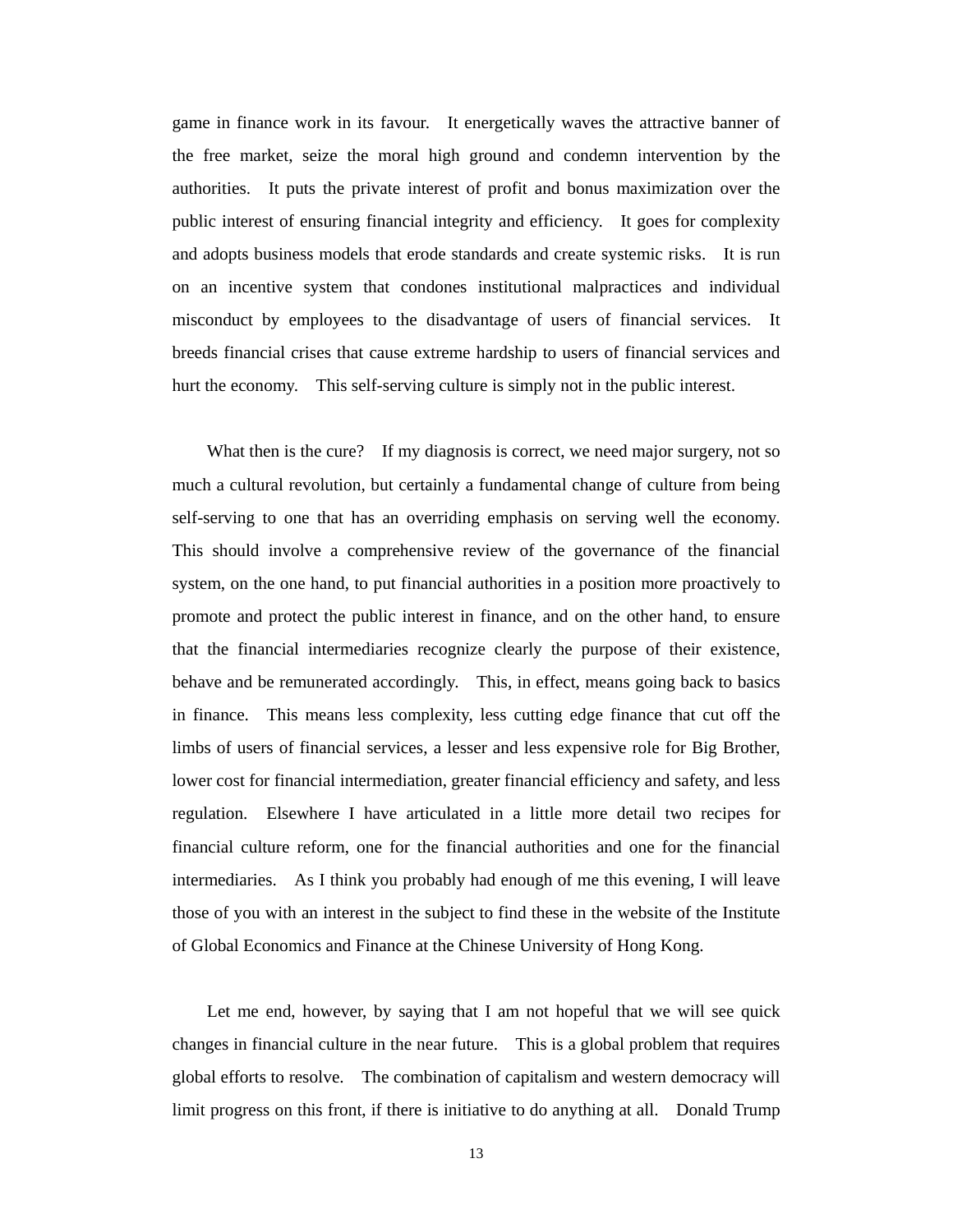is surrounded by wise men from Wall Street. Soon we will see whether he will pick an additional one to be Chairman of the Federal Reserve Bank. On Wall Street, which in reality is the source with the strongest influence on global financial culture, there is more talk on de-regulation than, for example, on the regulation of compensation practices in the industry. There is also talk about repealing rather than strengthening the Dodd-Frank Act, which was enacted as a response to the financial crisis of 2007-08 principally to prohibit proprietary trading by banks. But I am pleased that in the socialist, market economy up north, which is now the second largest in the world, there is in financial governance a strong emphasis in finance serving the economy. Perhaps that was one reason why the Mainland was never quite affected as badly by the two financial crises of the last two decades. For Hong Kong, as the international financial centre bridging the Mainland and the rest of the world, in financial affairs we are certainly in a challenging position, requiring vigilance, foresight, clarity of purpose, preparedness in response and decisiveness in action.

Thank you.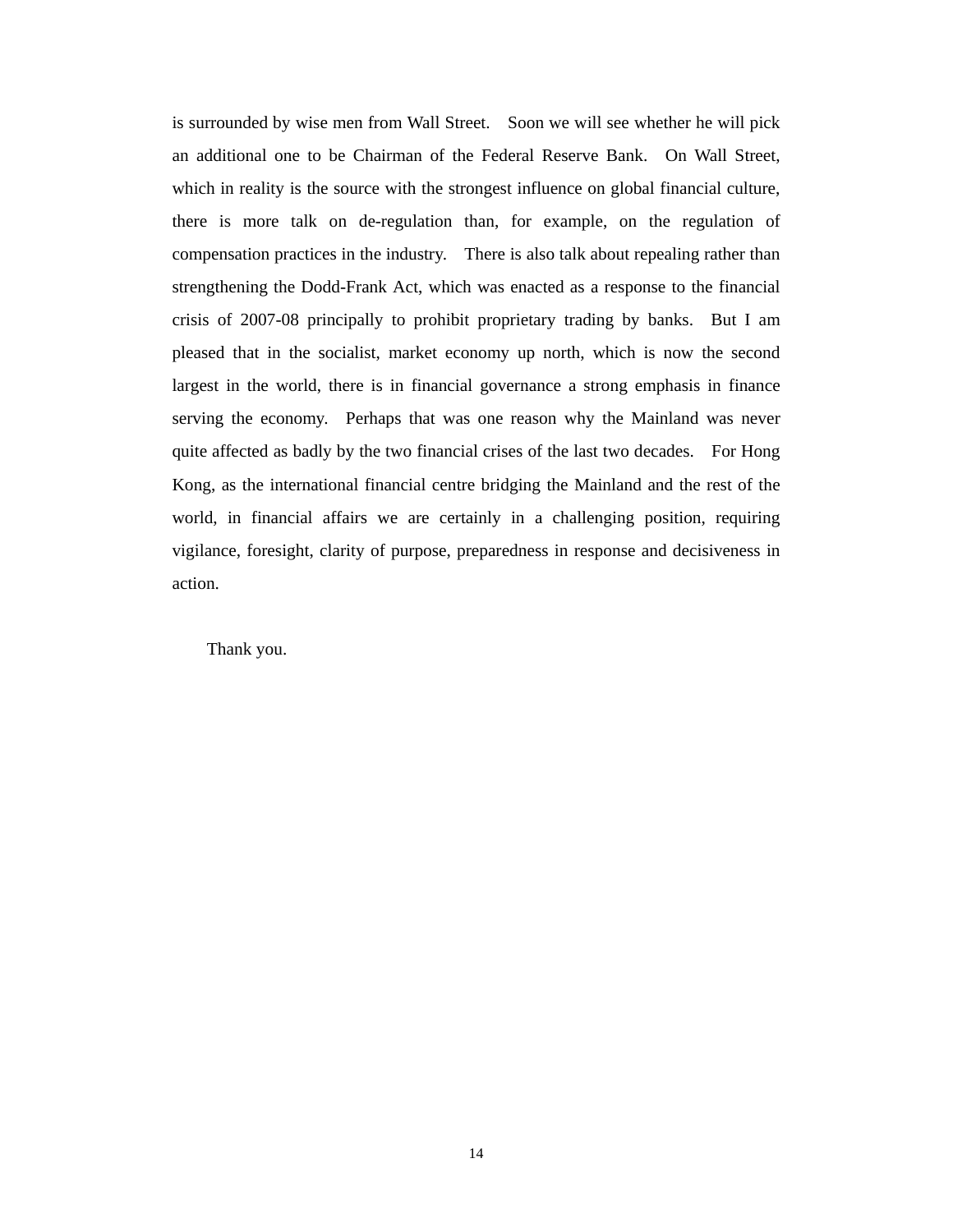Note 1: I used a block of fir, measuring 6x6x15 cm, I bought from Tokyu Hands in Osaka. Fir has fairly tight grains and it is not too hard; just the right texture for this type of craving. I spent three months on it, working on and off after retirement.

Note 2: Earlier in June 2006, Juan Diego Florez with Teatro Commale Di Bologna was in Tokyo to perform the same opera. His "Ah Mes Amis" was such a show stopper that he had to sing the last part with the nine high Cs again before the usually conservative Japanese audience allowed the show to go on. My wife and I were fortunate enough to be there!

Note 3: For the top 10 locally incorporated banks in Hong Kong, average NIM in 2016 was 1.43 percent. (Source: Hong Kong Banking Survey 2017 by KPMG)

Note 4: Where there is a market return, or what is called "beta", trading to beat the market, or to achieve a positive "alpha", is a zero-sum game, in that the sum of alphas must be zero.

Note 5: One senior person in finance in Hong Kong lectured me privately in the late 1980s when I, as a young monetary official, raised strong objection to insider dealing. He said: "young man, wake up! If there are no insiders, there won't be any dealing at all and you will have no market!"

Note 6: One research firm recently put global spending among banks on compliance at almost US\$100 billion in 2016, growing from 15% to 25% annually over the past four years.

Note 7: According to a study by the Boston Consulting Group, financial institutions have paid US\$321 billion in fines related to the financial crisis of 2007-08.